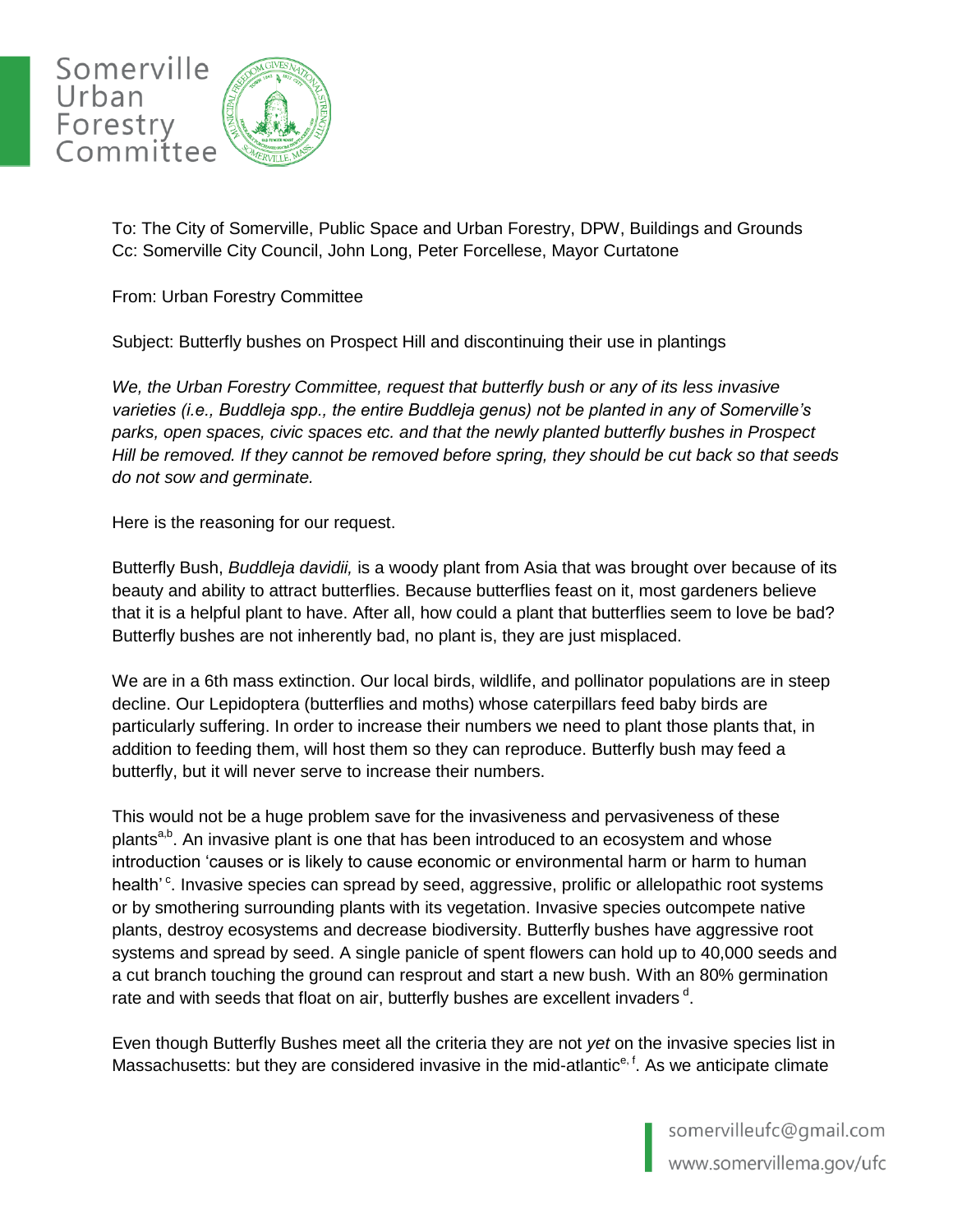

change, Somerville should not only consider what is invasive on Massachusetts' list, but what is considered invasive to states whose climates we will resemble in the coming years.

#### Why is it a problem in Somerville parks?

Our parks are showcases for plants and landscaping. If done correctly we can be leaders in sustainable climate forward landscaping by using our public spaces to restore the ecosystem, grow our pollinators and inspire our residents and visitors to do the same, if done traditionally with a focus on non-native and invasive species we will never shift perspectives on what is needed to be done to ease climate change and mitigate insect decline.

The city staff worked with the landscape design team to come up with a plant palette of native plants in the Prospect Hill redesign. The four butterfly bushes in two beds along Monroe Street seem like an afterthought. There are many non-invasive native alternatives that would fit in better. See Appendix A.

There are now butterfly bush cultivars that are 98%-99% sterile, thus not as invasive: yet this is not a reason to plant them as they still have no hosting abilities for our lepidoptera. Cultivars have been known to revert genetics, like the variegated dogwood in Morse Kelley. Sterile plants may not always have that quality. If Somerville is committed to the environment, to combating climate change and boosting our pollinators, we must also commit to not planting invasive species and to planting the majority of our landscape with native plants.

We thank the Public Space and Urban Forestry division and the DPW for addressing this matter. We thank the mayor for his concern about our pollinator populations.

We ask that PSUF and/or DPW provide the UFC an update for our next meeting. The UFC would also like to see the planting plans for the site.

We also ask that this memo be entered into the public record.

Sincerely,

Althea Northcross Chris Dwan Co-chairs Somerville Urban Forestry Committee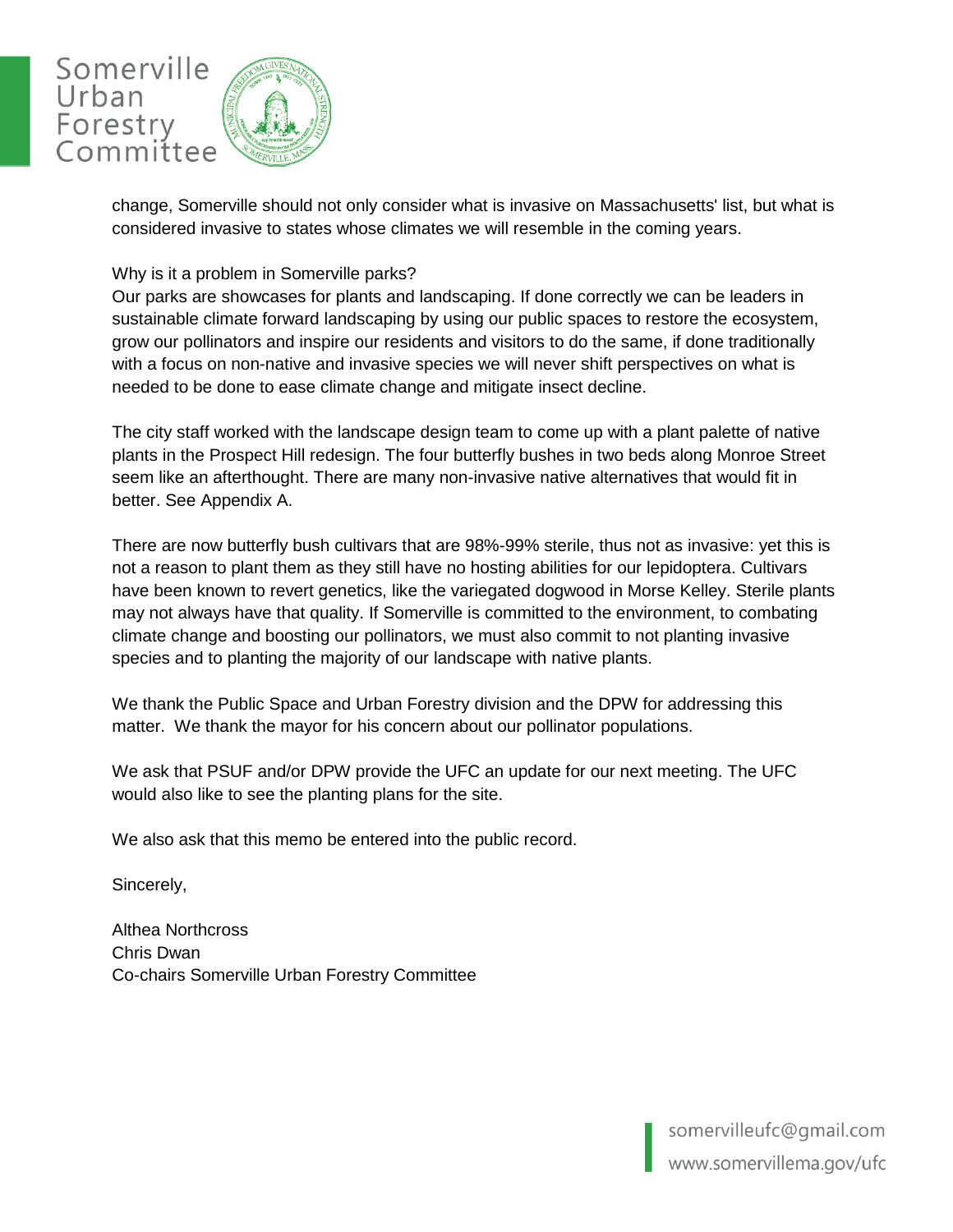

## **Appendix A - Alternative plants to Butterfly Bush:**

New York Ironweed *(Vernonia noveboracensis)*, New England Aster *(Symphyotrichum novaeangliae)*, Sweet Pepperbush *(Clethra alnifolia)*, Virginia Sweetspire *(Itea virginica)*, Butterfly Weed *(Asclepias tuberosa),* Blazing Star *(Liatris spicata)*, Steeplebush (*Spirea tomentosa*), Meadowsweet (*Spirea latifolia*), Witch hazel (*Hamamelis virginiana*), Chokeberry (*Photinia spp*), Mountain Laurel (*Kalmia angustifolia*), Serviceberry (*Amelanchier canadensis*), Common milkweed (*Asclepias tuberosa*), Swamp milkweed (*Asclepias incarnata*), Echinacea (*Echinacea purpurea*), Pussy Willow (*Salix discolor*), Elderberry (*Sambucus canadensis*), Spicebush (*Lindera benzoin*), Blueberry bush (*Vaccinium corymbosum*), Asters (*Symphyotrichum spp*), Goldenrod (*Solidago spp*), Buttonbush (*Cephalanthus occidentalis*), New Jersey Tea (*Ceanothus americanus*) , Anise hyssop (*Agastache foeniculum*), Sweetspire (*Itea virginica*), Hazelnut (*Corylus americana*), Joe-pye weed (*Eutrochium purpureum*), Winterberry (*Ilex verticillata*).

#### **Appendix B - Butterfly Bushes on Prospect Hill**